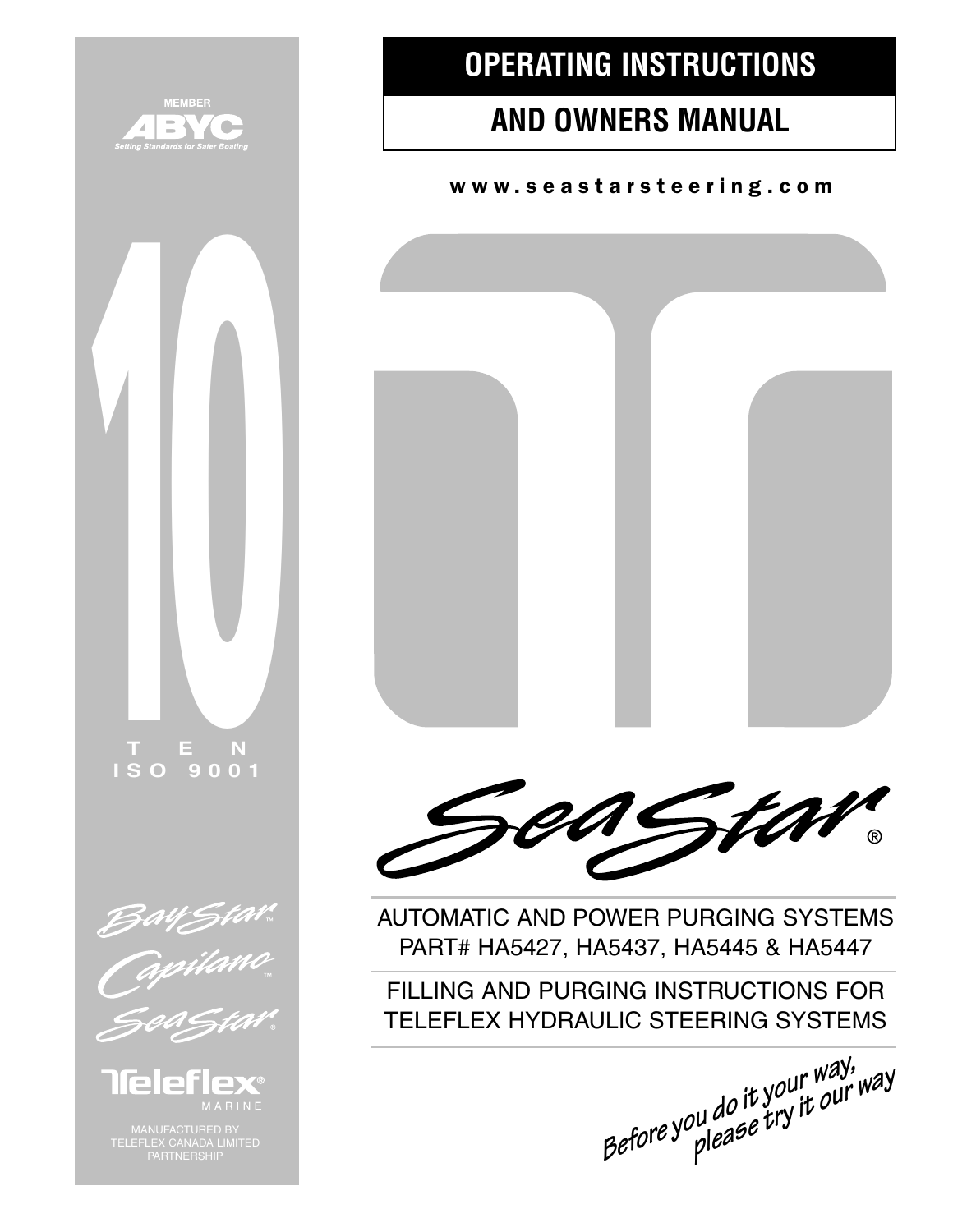# **Notice to Boat Manufacturer or Installer**

Throughout this publication, Warnings and Cautions (accompanied by the International Hazard Symbol  $\langle \cdot | \cdot \rangle$  are used to alert the manufacturer or installer to special instructions concerning a particular service or operation that may be hazardous if performed incorrectly or carelessly.

#### Observe Them Carefully!

These "safety alerts" alone, cannot eliminate the hazards that they signal. Strict compliance to these special instructions when performing the installation and maintenance plus "common sense" operation are major accident prevention measures.

| <b>A DANGER</b>      |
|----------------------|
| Immediate hazards    |
| which WILL result in |
| severe personal      |
| injury or death.     |
|                      |

Hazards or unsafe practices which COULD result in severe personal injury or death. **A** WARNING

#### Hazards or unsafe practices which COULD result in minor injury or product or property damage. **A** CAUTION

Information which is important to proper installation or maintenance, but is not hazard-related.

NOTICE

### **A** WARNING

Cleaning fluids containing ammonia, acids or any other corrosive ingredients MUST NOT be used for cleaning any part of this Hydraulic Steering System. Failure to comply will cause serious damage to the steering system, resulting in possible loss of steering, causing property damage, personal injury and/or death.

### Don't compromise performance... use genuine SeaStar parts only!

- 
- SeaStar helms SeaStar Cylinders
- SeaStar hoses SeaStar Oil
- -

Substituting non SeaStar parts in any part of the SeaStar hydraulic steering system, may seriously compromise system performance.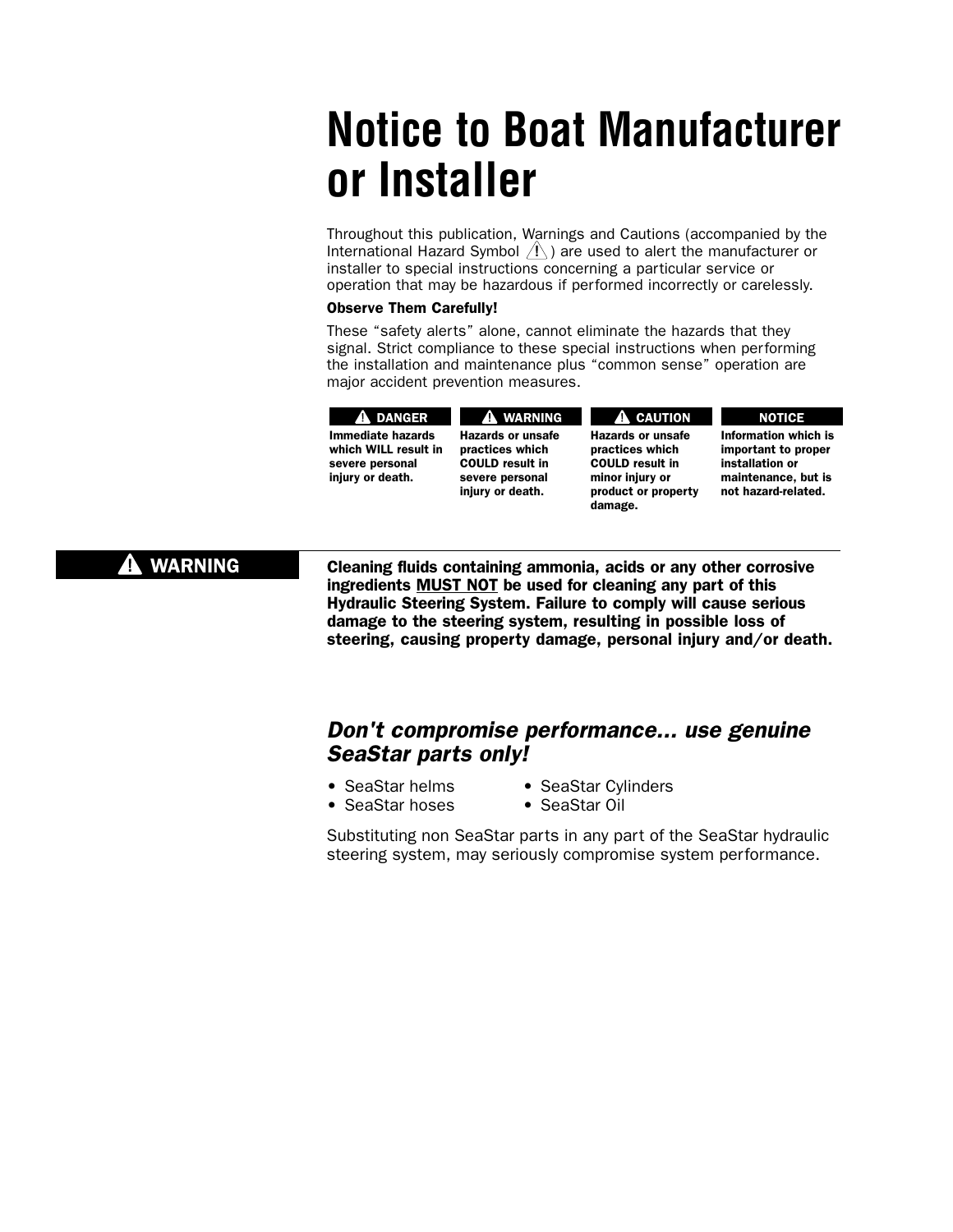# **INTRODUCTION**

Before proceeding with the installation, read these instructions thoroughly. Teleflex cannot accept responsibility for installations where instructions have not been followed, where substitute parts have been used, or where modifications have been made to our products.

# **Index**

| <b>Hydraulic Fluid</b><br><b>Requirements</b> | SeaStar and Capilano hydraulic steering systems require special<br>high quality hydraulic fluid meeting Mil specification H-5606. This<br>fluid is available in bottles as: |                                                                                                    |  |  |  |
|-----------------------------------------------|-----------------------------------------------------------------------------------------------------------------------------------------------------------------------------|----------------------------------------------------------------------------------------------------|--|--|--|
|                                               |                                                                                                                                                                             | SeaStar Hydraulic Fluid, part no. HA5430 1 Liter (33.8 fluid ounces)<br>HA5440 4 liters (1 Gallon) |  |  |  |
|                                               | Alternate hydraulic fluids recommended for SeaStar/Capilano<br><b>Steering Systems:</b>                                                                                     |                                                                                                    |  |  |  |
|                                               | Shell Aero Shell Fluid #4                                                                                                                                                   | Mobil  Aero HFA                                                                                    |  |  |  |
|                                               | $Esso$ Univis N15 or J13                                                                                                                                                    | Chevron  Aviation Fluid A                                                                          |  |  |  |
|                                               | Texaco HO15                                                                                                                                                                 | Petro Canada  Harmony HV115<br>(available in Canada Only)                                          |  |  |  |

### $\triangle$  CAUTION

Substitution of non-recommended fluids may result in heavier steering loads, and/or irreparable damage to your steering system.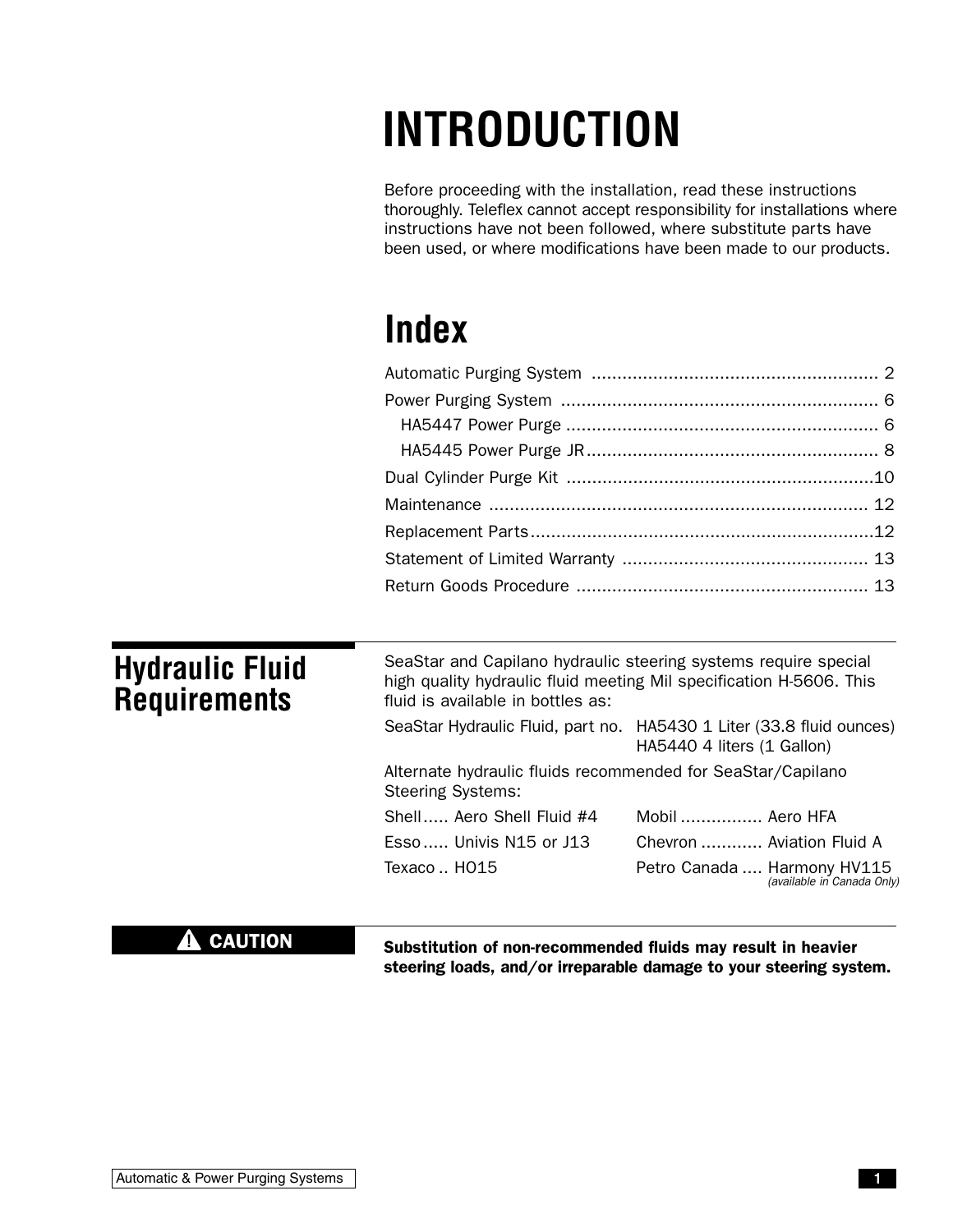# **AUTOMATIC PURGING SYSTEM**

| <b>GENERAL</b>                                                                                        | The following instructions are for use with Automatic Purging Systems;<br>Part # HA5427-SeaStar Hydraulic Steering Systems or<br>Part # HA5437-Capilano Hydraulic Steering Systems                                                                                                                                                                                      |
|-------------------------------------------------------------------------------------------------------|-------------------------------------------------------------------------------------------------------------------------------------------------------------------------------------------------------------------------------------------------------------------------------------------------------------------------------------------------------------------------|
| STEP <sub>1</sub><br><b>FILLER TANK CONNECTION</b>                                                    | Remove fill cap from helm. Unscrew the brass fitting out of the red<br>fill container and screw into the fill hole of the helm.                                                                                                                                                                                                                                         |
| <b>TO HELM</b>                                                                                        | Attach the hose from the red fill container to the brass fitting<br>making sure it clicks into place.                                                                                                                                                                                                                                                                   |
|                                                                                                       | Place or hang the red fill container above helm filler plug level.                                                                                                                                                                                                                                                                                                      |
| <b>NOTICE</b>                                                                                         | Since a significant amount of air removed from the system rises up<br>this line, the filler tank should be supported so that there is a<br>continuous rise in the connection line.                                                                                                                                                                                      |
|                                                                                                       | Allow the helm to fully fill with oil. Assure that all air is out of helm<br>before turning the steering wheel.                                                                                                                                                                                                                                                         |
| <b>NOTICE</b>                                                                                         | If the helm reservoir is not filled with oil before turning the wheel,<br>you will increase the possibility of foaming the oil. A system filled<br>with aerated or foamed oil is not purged properly.                                                                                                                                                                   |
| STEP <sub>2</sub><br><b>BLEED TANK CONNECTION</b><br><b>TO CYLINDER</b>                               | Use caution when removing filler plug from bleed tank as pressure<br>builds up in the tank during bleeding. Fill bleed tank 1" from the top<br>through the top fill port. The bleed tank should be topped with oil for<br>system bleed and resealed so that it will retain internal pressure.<br>If pressure in bleed tank reaches red line area, loosen filler plug to |
| <b>CAUTION</b><br>4                                                                                   | release. Retighten plug and resume procedure.                                                                                                                                                                                                                                                                                                                           |
| Make sure male bleed fittings on<br>the cylinder are clean and free of<br>rough edges that may damage | Failure to properly fill the tank before starting can cause the oil level<br>to drop, and air instead of oil will be sucked into the system.                                                                                                                                                                                                                            |
| seals and cause leakage.                                                                              | Connect the bleed tank hose fittings over the male bleed fitting on<br>the cylinder and loosen the bleed fitting nuts $1-1/2$ to 2 turns.<br>Open both bleed nuts or bleed tank will over pressurize!                                                                                                                                                                   |
| <b>NOTICE</b>                                                                                         | Bleed tank works better if elevated above the level of the cylinder.                                                                                                                                                                                                                                                                                                    |
|                                                                                                       | Open bleed tank flow control knob approximately 1/4 turn.                                                                                                                                                                                                                                                                                                               |
| <b>NOTICE</b>                                                                                         | Important: The brass flow control knob on the bleed tank should be<br>adjusted so that there is a sufficient system pressure to drive the<br>cylinder fully to either of its hardover positions during bleeding.<br>This removes air from cylinder.                                                                                                                     |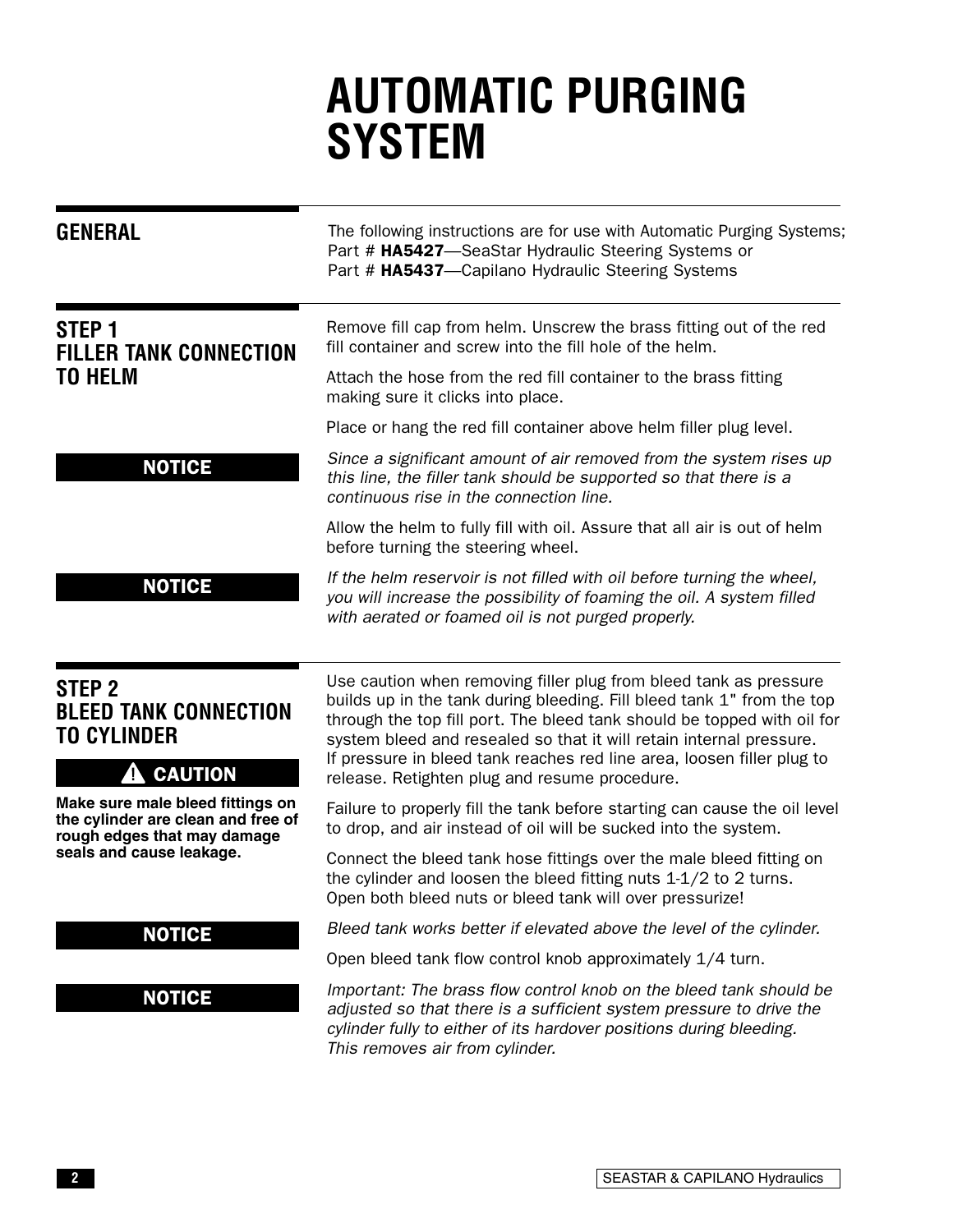**SEASTAR/CAPILANO**

AUTO PURGE SYSTEM

### **STEP 3 BLEEDING THE SYSTEM**

#### NOTICE

If the wheel is turned too fast at the beginning of the purging procedure, foaming of the oil will occur. The foamed oil will pass through the bleeder tank and will not be separated. The slow wheel turning speed is very important at the start but not important when the system is full of oil.

### **Single Cylinder**

Turn the steering wheel slowly, (approximately 10 R.P.M.) counter clockwise for approximately 2 minutes.

Turn the steering wheel slowly, (approximately 10 R.P.M.) clockwise for approximately 2 minutes.

Turn the steering wheel, (approximately 40-50 R.P.M.s.) counter clockwise for approximately 2 minutes.

Turn the steering wheel, (approximately 40-50 R.P.M.s.) clockwise for approximately 2 minutes.

Close the male bleed fitting nuts on the cylinder fittings. Do not over tighten. The air bleeder tank can now be disconnected and the rubber caps put back on the cylinder fittings.

With the filler tank still connected to the helm, check the system for proper number of wheel turns. If the wheel turns are within a quarter turn of correct turns, the system is adequately bled and purged. Refer to table for Cylinder/Turns chart.

Disconnect filler tank and remove the quick disconnect filler plug. The quick disconnect filler plug automatically sets the correct oil level.

### **Twin Cylinder**

Perform step 3 on each cylinder.

#### **Twin Station**

Perform step 3 at each steering station.

| STEP 4<br><b>CHECK FOR AIR</b> | Turn the wheel starboard and just before hardover is reached,<br>watch the oil level in the pump. If no appreciable drop in oil level<br>occurs, the starboard side of the steering system is free of air.<br>Repeat test by turning to the port for a port side check. |
|--------------------------------|-------------------------------------------------------------------------------------------------------------------------------------------------------------------------------------------------------------------------------------------------------------------------|
| <b>NOTICE</b>                  | Important: If you turn past hardover and pressurize the system, oil<br>will spill out of the helm.                                                                                                                                                                      |
| <b>CAUTION</b>                 | Replace the fill cap in the helm. Turn the wheel starboard beyond<br>its normal stop with enough pressure to "crack" the pressure<br>relief valve (1,000 psi).                                                                                                          |
|                                | Check fitting connections for leaks.                                                                                                                                                                                                                                    |
|                                | Repeat last two items for port side                                                                                                                                                                                                                                     |
|                                |                                                                                                                                                                                                                                                                         |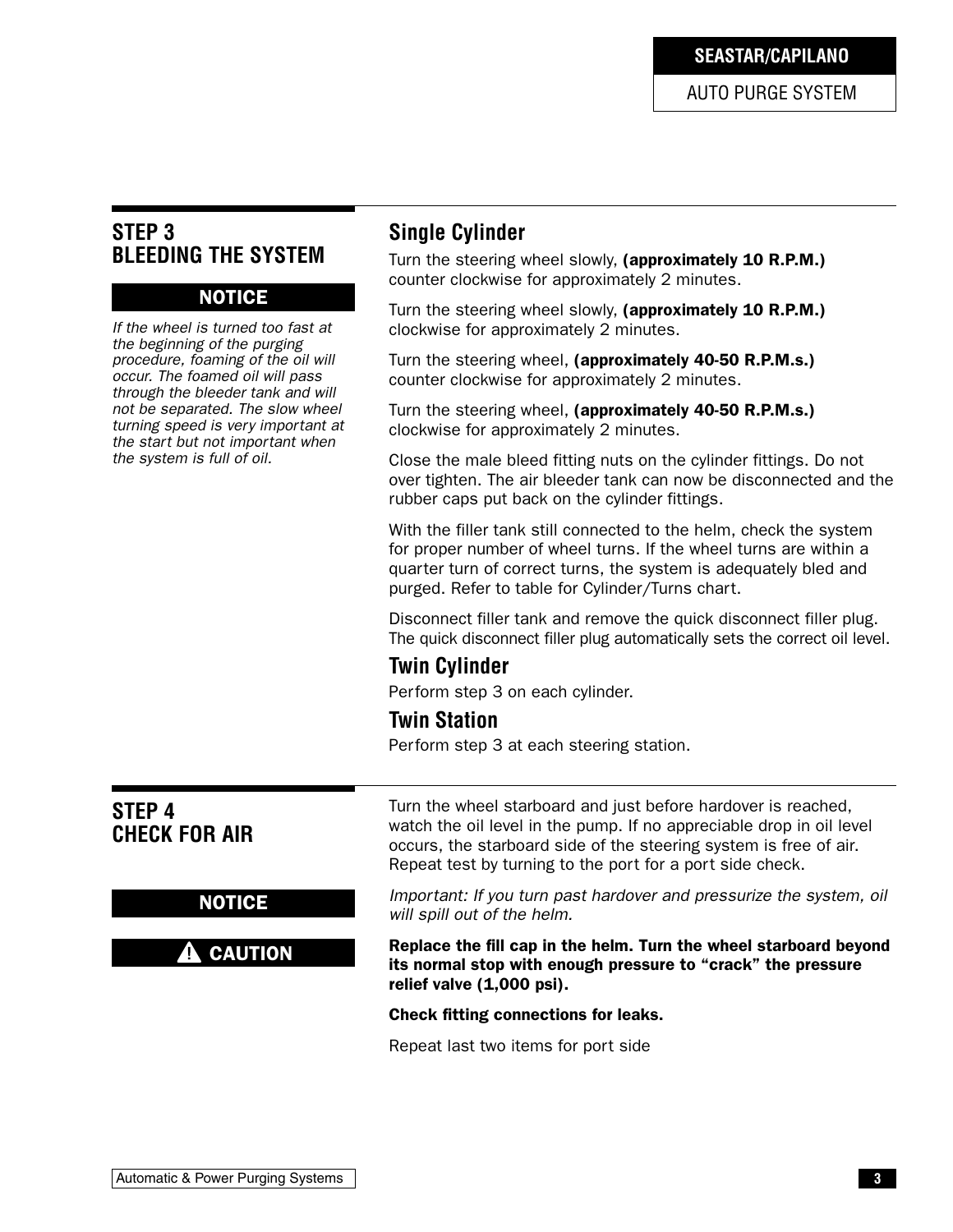### **SEASTAR/SEASTARPRO**

## AUTO PURGE SYSTEM **HA5427** SeaStar Systems **ONLY**



| <b>ITEM</b> | <b>PART#</b>     | 0TY | <b>DESCRIPTION</b>               | <b>ITEM</b> | <b>PART#</b>     | 0TY | <b>DESCRIPTION</b>                   |
|-------------|------------------|-----|----------------------------------|-------------|------------------|-----|--------------------------------------|
|             | HA5431<br>431821 |     | Vent Cap<br><b>Quick Connect</b> | 8<br>9      | 631428<br>631521 |     | Hose Fitting<br><b>Elbow Fitting</b> |
| 3           | 407220           |     | Adapter, Filler                  | 10          | 431924           |     | <b>Quick Connect</b>                 |
| 4           | 014925           |     | '0' Ring                         | 11          | 404720           |     | <b>Flow Control</b>                  |
| 5           | 388029           |     | <b>Fill Container</b>            | 12          | 432128           |     | <b>Bush Fitting</b>                  |
| 6           | 430320           |     | Filler Plug, Valved              | 13          | 015824           |     | '0' Ring                             |
|             | 432325           |     | Pressure Gauge 160psi            |             |                  |     |                                      |
|             |                  |     |                                  |             |                  |     |                                      |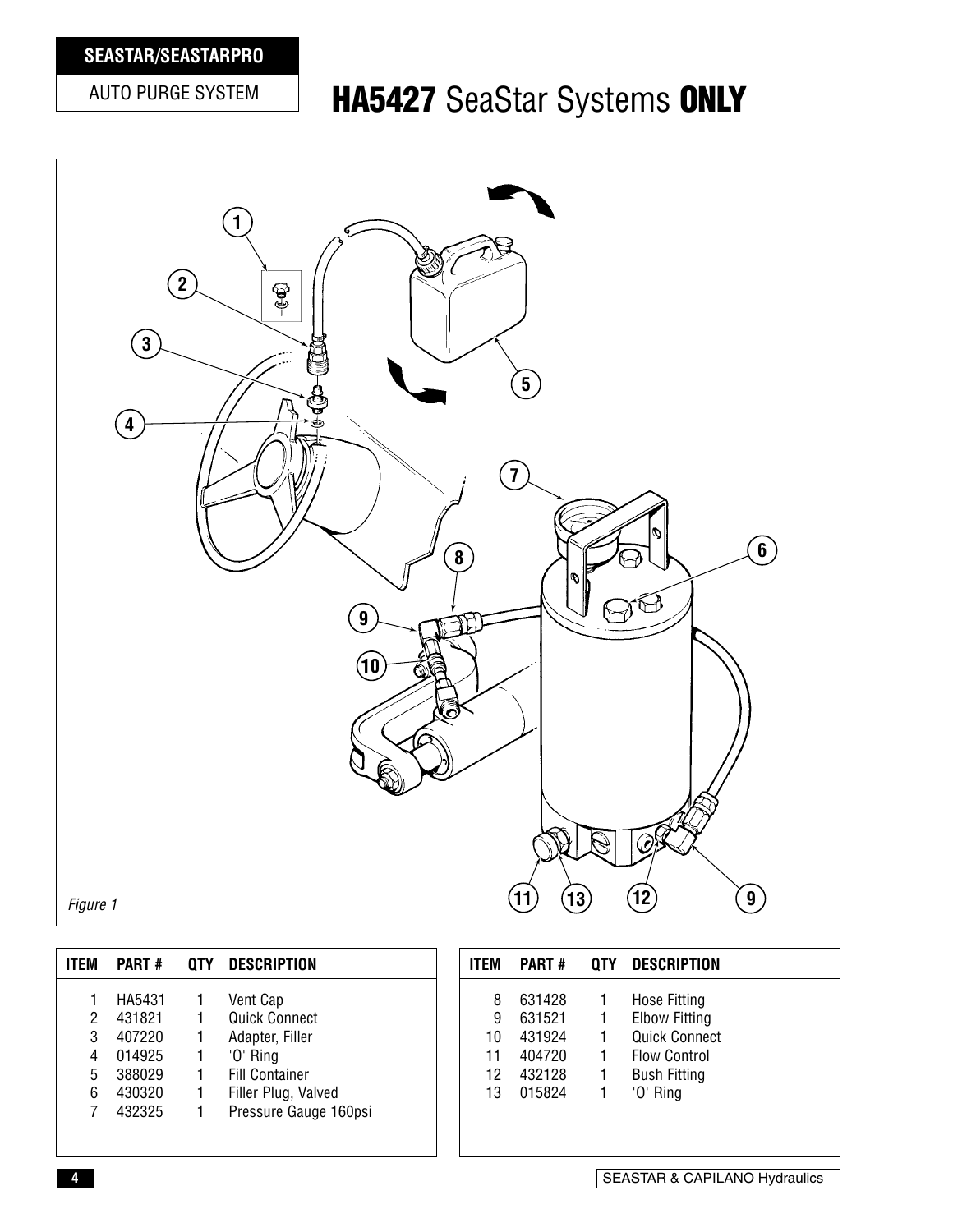### **CAPILANO**

## **HA5437** Capilano Systems **ONLY** AUTO PURGE SYSTEM



| <b>ITFM</b> | <b>PART#</b> | OTY | <b>DESCRIPTION</b>    |
|-------------|--------------|-----|-----------------------|
|             | 133823       |     | Pipe Plug             |
| 2           | 432522       |     | <b>Quick Connect</b>  |
| 3           | 403821       |     | Adapter, Filler       |
| 4           | 014925       |     | 'O' Ring              |
| 5           | 388029       | 1   | <b>Fill Container</b> |
| 6           | 430320       |     | Filler Plug, Valved   |
|             | 432325       |     | Pressure Gauge 160psi |
|             |              |     |                       |

| <b>ITFM</b> | <b>PART#</b> | 0TY | <b>DESCRIPTION</b>   |  |
|-------------|--------------|-----|----------------------|--|
| 8           | 631428       |     | Hose Fitting         |  |
| 9           | 500500       | 1   | <b>Elbow Fitting</b> |  |
| 10          | 432522       |     | <b>Quick Connect</b> |  |
| 11          | 404720       |     | <b>Flow Control</b>  |  |
| 12          | 282821       | 1   | <b>Bush Fitting</b>  |  |
| 13          | 015824       |     | '0' Ring             |  |
|             |              |     |                      |  |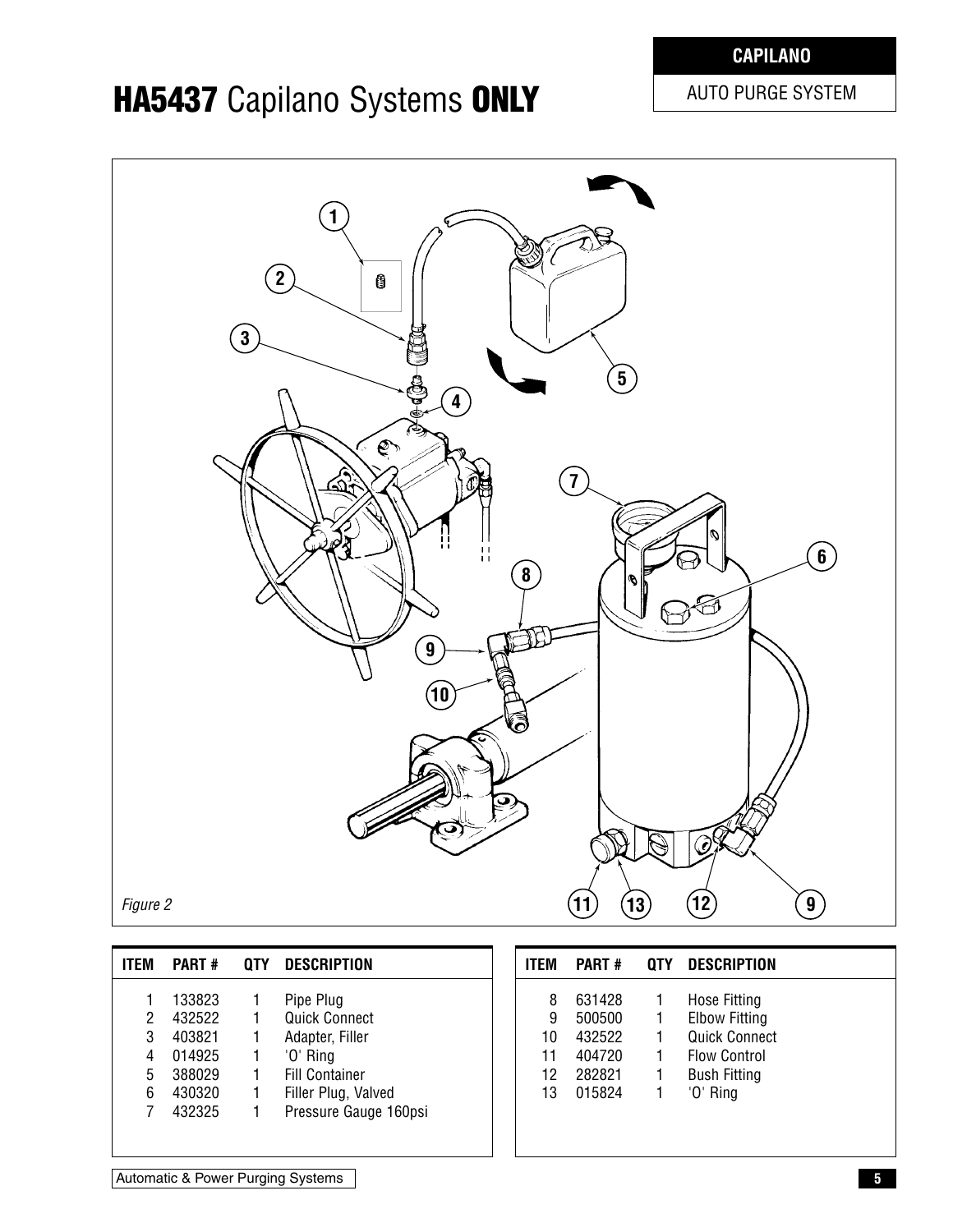# **HA5447 POWER PURGING SYSTEM**

#### A CAUTION

**NOTICE** 

For dual helm applications, install nonvent plug in upper helm and perform procedure described below on lower helm first. Once complete, install nonvent plug in lower helm and repeat procedure with upper helm.

**A** CAUTION Failure to install non-vent plugs during this procedure will result in oil leakage from other helm.

**NOTICE** 

**STEP 1. CONNECTION**

**STEP 2. PURGING**

refer to page 10.

#### Part# HA5447 Power Purge is for SeaStar Systems ONLY. DO NOT use on BayStar Systems.

Honda 225 4-Stroke Engines MUST have steering cylinder HC5345 disconnected from the tiller arm to be able to stroke the cylinder from hardover to hardover to complete the purging process.

## **SINGLE CYLINDER—Power Purge Operation**

Screw the quick coupling adapter into the helm filler port (refer to Fig. 3c page 7), and **hand-tighten**. See note below for dual helm applications.

Pull the required length of **Helm** hose from the top of the Power Purge Cart and connect both hoses to the quick coupling adapter on the helm. (Refer to Fig. 3c page 7.) Push the quick connects onto their male counterparts and check to ensure they have locked in place.

Pull the required length of **Cylinder** hose from the bottom of the Power Purge Cart and connect one hose to each bleed fitting on the hydraulic cylinder and check to see they have locked in place. (Refer to Fig. 3b page 7.)

Open both cylinder bleeders 1/2 - 1 turn.

Turn the Power Purge On. Oil should now flow into & out of the helm. Wait 30 seconds for helm to fill with oil.

Quickly turn the steering wheel clockwise until the cylinder rod is fully extended (you may have to manually move the cylinder). Slowly continue to turn the wheel to hold the cylinder in this position for approximately 30 seconds. Ensure there are no air bubbles escaping through the cylinder hoses.

Quickly turn the steering wheel counter-clockwise until the cylinder rod is fully extended on the opposite side of the cylinder. Slowly continue to turn the wheel to hold the cylinder in this position for approx. 30 secs. Ensure there are no air bubbles escaping through the cylinder hoses Turn off the Power Purge.

Tighten both of the bleeders on the cylinder.

**STEP 3. DISCONNECTION AND TESTING**

For Dual Cylinder purging please

NOTICE

#### **NOTICE**

For dual helm applications, install nonvent plug in upper helm and perform procedure described above on lower helm first. Once complete, install nonvent plug in lower helm and repeat procedure with upper helm.

#### CAUTION 41

Failure to install non-vent plugs during this procedure will result in oil leakage from other helm.

Disconnect all the hoses and retract them into the Power Purge Cart. Remove the quick coupling adapter & replace the filler plug in the helm. Push on the cylinder to ensure it does not move more than  $1/16"$  – 1/8" in either direction.

While turning the wheel to starboard and just before reaching the stop look at the oil level in the pump. If no appreciable drop in oil level occurs, the starboard side of the steering system is free of air. Repeat test by turning the wheel to port. If you turn past the stop with the filler cap off the helm, oil will spill out.

Ensure the reservoir isn't over filled, replace the fill cap in the helm. Perform system proof test by turning the wheel to starboard beyond its normal stop with enough pressure to "crack" the pressure relief valve (1000-1500 psi). Repeat with port side. Fill and purge is now complete.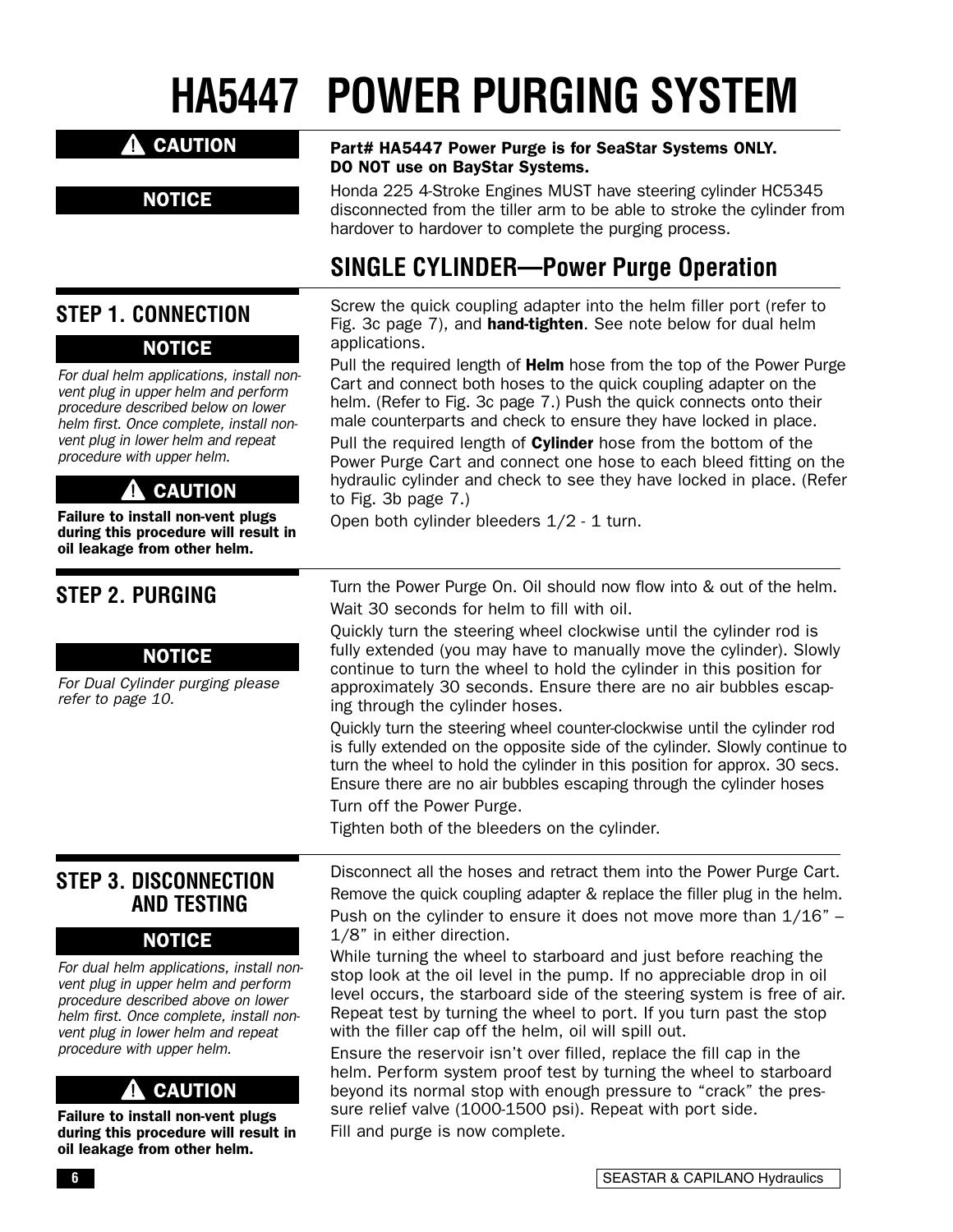### **SEASTAR/SEASTARPRO**

POWER PURGING SYSTEM

## **HA5447** Power Purge (SeaStar Systems **ONLY**)

| $\left(7\right)$<br>7a)<br>7 <sub>b</sub><br>$\mathbf{7c}$<br>Figure 3a                                                                                                                                                                                                 | $\left(5a\right)$<br>$5\phantom{.0}$<br>യ<br>$\overline{\mathbf{5}}$<br>$\binom{5a}{ }$<br>Figure 3b                                              |
|-------------------------------------------------------------------------------------------------------------------------------------------------------------------------------------------------------------------------------------------------------------------------|---------------------------------------------------------------------------------------------------------------------------------------------------|
| $\left( \begin{matrix} 8 \end{matrix} \right)$<br>(1)<br>Located Inside<br><b>NOTICE</b><br>Filter MUST be<br>replaced after every<br>100 boats purged.<br>Ω<br>8<br>$\bullet$<br>$\boldsymbol{8}$<br>$\bm \Xi$<br>Located Inside<br>Son Star.<br>$\left(5\right)$<br>Q | Figure 3c<br>$\overline{2}$<br>3a<br>$\mathbf{2a}$<br>3 <sup>1</sup><br>$\left( 2\right)$<br>$\mathbf{3}$<br>4<br>$\overline{7}$<br>$\sigma_{dl}$ |
| Figure 3                                                                                                                                                                                                                                                                | $\left[6\right)$                                                                                                                                  |

| <b>ITFM</b> | <b>PART#</b> | 0TY | <b>DESCRIPTION</b>                 |
|-------------|--------------|-----|------------------------------------|
|             | 821723       | 1   | 10 Micron Filter                   |
| 2           | 800112       | 1   | Fitting, QD 5/32" Barb-Series 20   |
| 2a          | 800117       | 1   | Hose 'O' Clamp, 5/16"              |
| 3           | 800111       | 1   | Fitting, QD 5/16" Barb-Series 21   |
| За          | 800116       | 2   | Hose Clamp, 3/8"                   |
| 4           | 800121       | 1   | Filler Cap, Tethered               |
| 5           | 800113       | 2   | Fitting, QD 1/4" Barb-Series 21    |
| 5а          | 800118       | 2   | Hose 'O' Clamp, 1/2"               |
| 6           | 430122       | 1   | 1/4" NPT Drain Plug                |
| 7           | 800136       | 1   | Assembly Fitting, Power Purge Helm |
| 7a          | 800114       | 1   | Fitting QD 1/8" NPT, series 21     |

| <b>ITFM</b> | <b>PART#</b>                                   |                          | <b>QTY DESCRIPTION</b>                                                                                                                                                 |
|-------------|------------------------------------------------|--------------------------|------------------------------------------------------------------------------------------------------------------------------------------------------------------------|
| 7h<br>8     | 800115<br>7c 014925<br>903929                  | 1<br>$\overline{1}$<br>2 | Fitting QD 1/8" NPT, series 20<br>'O' Ring, 0.110 70 DUR N<br>Grommet, Base Assembly 1-1/2"                                                                            |
|             |                                                |                          | FITTING KIT & SPARE PARTS, Part# 800300                                                                                                                                |
|             | 800111<br>800112<br>800113<br>800136<br>821723 | 1<br>1<br>2<br>1<br>2    | Fitting, QD 5/16" Barb-Series 21<br>Fitting, QD 5/32" Barb-Series 20<br>Fitting, QD 1/4" Barb-Series 21<br>Assembly Fitting, Power Purge Helm<br><b>Filter Flement</b> |

Automatic & Power Purging Systems **7**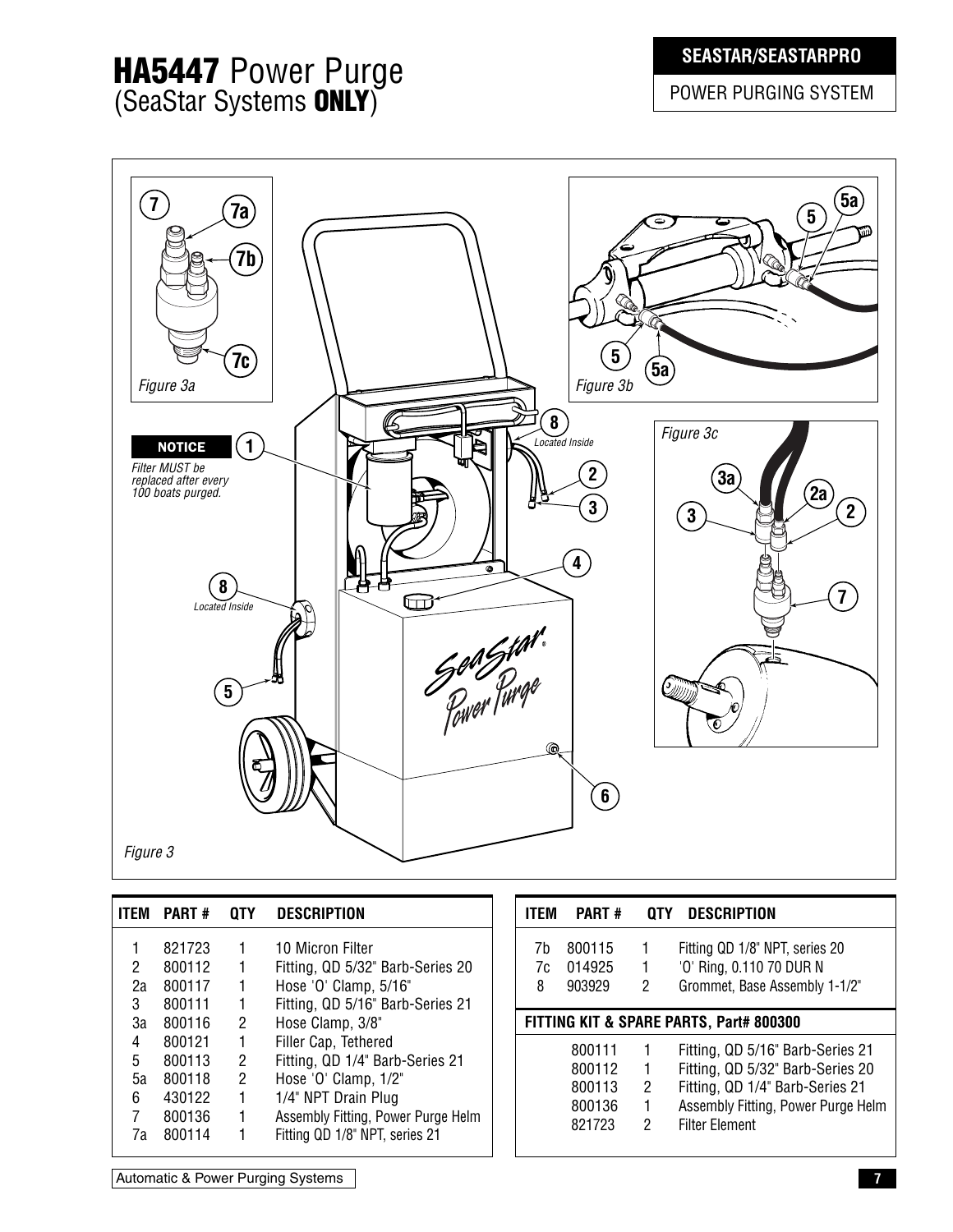# **HA5445 POWER PURGING SYSTEM**

| <b>NOTICE</b>                                                                                                                                                                                                                                                                                                                                                                                                                               | Honda 225 4-Stroke Engines MUST have steering cylinder HC5345<br>disconnected from the tiller arm to be able to stroke the cylinder from<br>hardover to hardover to complete the purging process.                                                                                                                                                                                                                                                                                                                                                                                                                                                                                                                                                                                                                                                                                                                                   |
|---------------------------------------------------------------------------------------------------------------------------------------------------------------------------------------------------------------------------------------------------------------------------------------------------------------------------------------------------------------------------------------------------------------------------------------------|-------------------------------------------------------------------------------------------------------------------------------------------------------------------------------------------------------------------------------------------------------------------------------------------------------------------------------------------------------------------------------------------------------------------------------------------------------------------------------------------------------------------------------------------------------------------------------------------------------------------------------------------------------------------------------------------------------------------------------------------------------------------------------------------------------------------------------------------------------------------------------------------------------------------------------------|
|                                                                                                                                                                                                                                                                                                                                                                                                                                             | <b>SINGLE CYLINDER-Power Purge Operation</b>                                                                                                                                                                                                                                                                                                                                                                                                                                                                                                                                                                                                                                                                                                                                                                                                                                                                                        |
| <b>STEP 1. CONNECTION</b>                                                                                                                                                                                                                                                                                                                                                                                                                   | Screw the quick coupling adapter into the helm filler port, and hand-<br>tighten. See note below for dual helm application.<br>Remove the blue hose from the Power Purge Box and connect both<br>hoses to the quick coupling adapter on the helm. Push the quick<br>connects onto their male counterparts and check to ensure they<br>have locked in place.<br>Remove the clear hose from the Power Purge Box and connect one<br>end to each bleed fitting on the hydraulic cylinder. Check to see if<br>they have locked in place.<br>Open both cylinder bleeders $1/2 - 1$ turn.<br>Attach the electric cable to the boat battery by connecting the black<br>alligator clip to the negative terminal and the red alligator clip to the<br>positive terminal.                                                                                                                                                                      |
| <b>STEP 2. PURGING</b>                                                                                                                                                                                                                                                                                                                                                                                                                      | Turn the Power Purge Jr. ON. Oil should flow into and out of the<br>helm. Wait twenty seconds for the helm to fill with oil.<br>Quickly turn the steering wheel clockwise until the cylinder rod is<br>fully extended (you may have to manually move the cylinder). Slowly<br>continue to turn the wheel to hold the cylinder in this position for<br>approximately 30 seconds. Ensure there are no air bubbles<br>escaping through the cylinder hoses.<br>Quickly turn the steering wheel counter-clockwise until the cylinder<br>rod is fully extended on the opposite side of the cylinder. Slowly<br>continue to turn the wheel to hold the cylinder in this position for<br>approximately 30 seconds. Ensure there are no air bubbles<br>escaping through the cylinder hoses.<br>Turn off the Power Purge Jr.<br>Tighten both of the bleeders on the cylinder.                                                                 |
| <b>STEP 3. DISCONNECTION</b><br><b>AND TESTING</b><br><b>NOTICE</b><br>For dual helm applications, install<br>non-vent plug in upper helm and<br>perform procedure described<br>above on lower helm first. Once<br>complete, install non-vent plug in<br>lower helm and repeat procedure<br>with upper helm.<br><b>CAUTION</b><br>Failure to install non-vent plugs<br>during this procedure will result in<br>oil leakage from other helm. | Disconnect all the hoses and place them back in the box. Remove<br>the quick coupling adapter.<br>Disconnect the Power Purge Jr. from the battery.<br>Push on the cylinder to ensure that it does not move more than<br>1/4" in either direction.<br>While turning the wheel to starboard and just before reaching the<br>stop look at the oil level in the pump. If no appreciable drop in the<br>oil level occurs, the starboard side of the steering system is free of<br>air. Repeat the test by turning the wheel to port. If you turn past<br>the stop with the filler cap off the helm, oil will spill out.<br>Ensure the reservoir isn't overfilled and replace the filler cap in the<br>helm. Perform system proof test by turning the wheel to starboard<br>beyond its normal stop with enough pressure to "crack the pressure<br>relief valve (1000-1500 psi). Repeat with port side.<br>Fill and Purge is now complete. |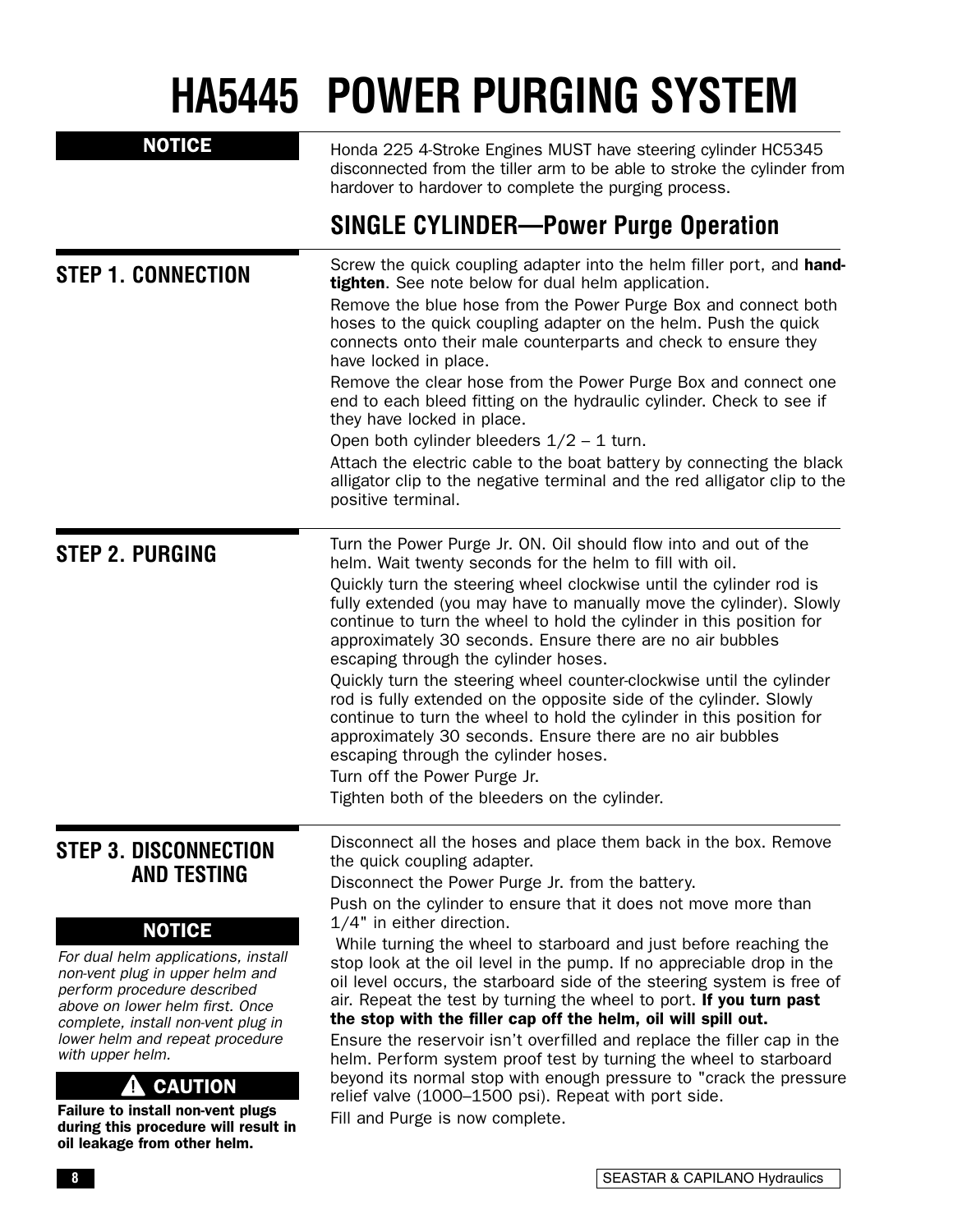### **SEASTAR/SEASTARPRO**

## **HA5445** Power Purge JR (SeaStar and BayStar Systems)

POWER PURGING SYSTEM



| <b>ITEM</b>             | PART# QTY                                                | DESCRIPTION                                                                                                                                                         | <b>ITEM</b>                             | <b>PART#</b>                         | 0TY | <b>DESCRIPTION</b>                                                                                                                            |  |
|-------------------------|----------------------------------------------------------|---------------------------------------------------------------------------------------------------------------------------------------------------------------------|-----------------------------------------|--------------------------------------|-----|-----------------------------------------------------------------------------------------------------------------------------------------------|--|
| 2<br>2a<br>3            | <b>Harness</b><br>800112<br>800117<br>800111             | Harness, electrical inc switch & clamps<br>Fitting, QD 5/32 Barb-series 20<br>Hose O clamp, 5/16"<br>Fitting, QD                                                    | 7h<br>7c<br>8                           | 800115<br>014925<br>470200           |     | Fitting QD 1/8" NPT, series 20<br>'O' Ring 0.110 70 DUR N<br>Tank                                                                             |  |
| За                      | 800116                                                   | Hose Clamp, 3/8"                                                                                                                                                    | FITTING KIT & SPARE PARTS, Part# 800300 |                                      |     |                                                                                                                                               |  |
| 4<br>5<br>5а<br>6<br>7a | 470220<br>800113<br>800118<br>470500<br>800136<br>800114 | Tank Cap with gauge<br>Fitting, QD 1/4" Barb-series 21<br>hose O clamp, 1/2"<br>Pump set<br>Assembly fitting, helm/hose connector<br>Fitting QD 1/8" NPT, series 21 |                                         | 800111<br>800112<br>800113<br>800136 | 2   | Fitting, QD 5/16" Barb-Series 21<br>Fitting, QD 5/32" Barb-Series 20<br>Fitting, QD 1/4" Barb-Series 21<br>Assembly Fitting, Power Purge Helm |  |

Automatic & Power Purging Systems **9**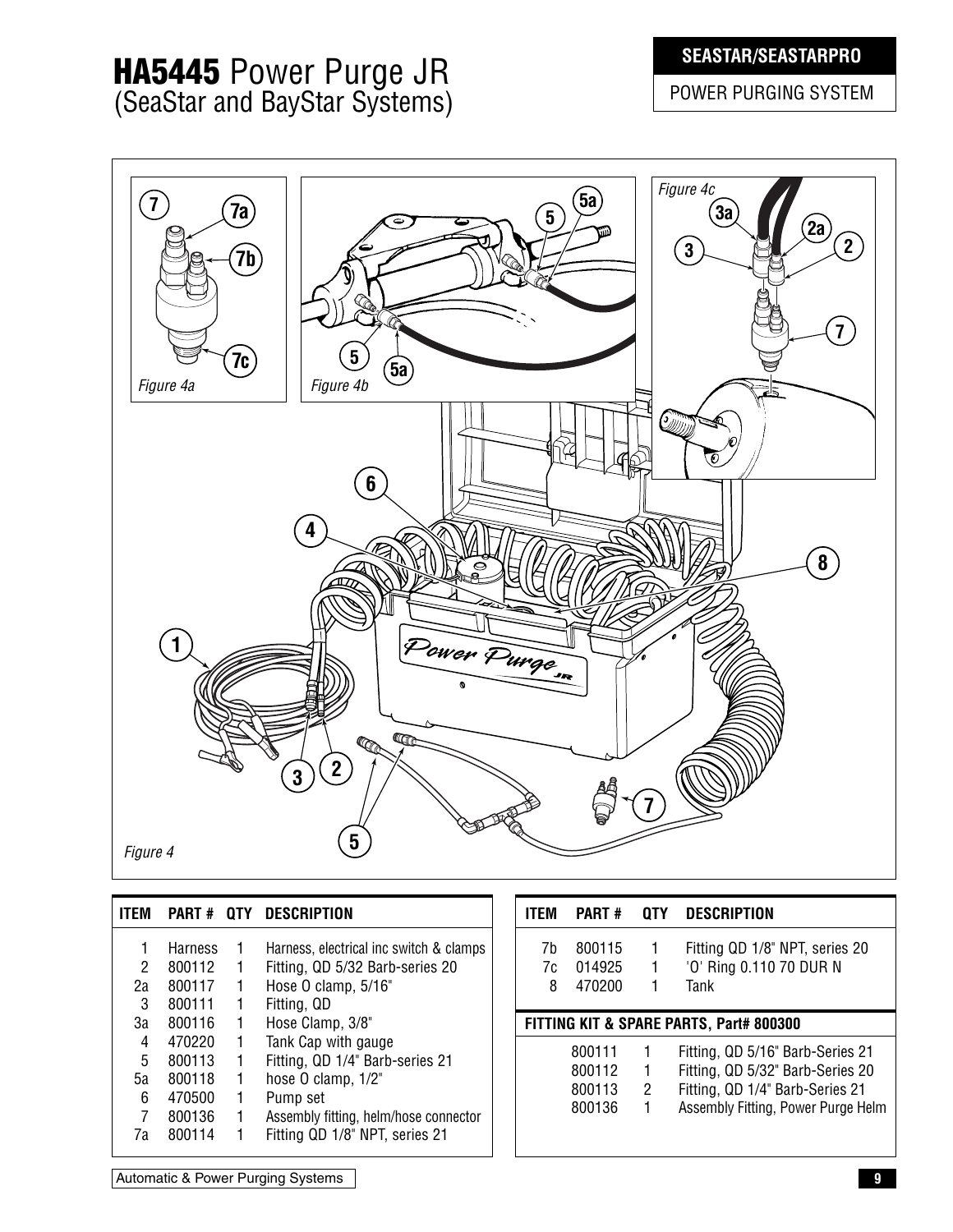# **HA5461 DUAL CYLINDER PURGE KIT**

#### NOTICE

Honda 225 4-Stroke Engines MUST have steering cylinder HC5345 disconnected from the tiller arm to be able to stroke the cylinder from hardover to hardover to complete the purging process.

## **DUAL CYLINDER—Power Purge Operation**

Screw the quick coupling adapter into the helm filler port, and hand-**STEP 1. CONNECTION** tighten. See notice for dual helm applications. Remove the Helm hose from the Power Purge Kit and connect both NOTICE hoses to the quick coupling adapter on the helm. Push the quick connects onto their male counterparts and check to ensure they have For dual helm applications, install locked in place. non-vent plug in upper helm and perform procedure described Remove the Cylinder hose from the Power Purge and connect one below on lower helm first. Once hose to the Dual Cylinder Adapter Kit (HA5461), connect each of the complete, install non-vent plug in adapter hose ends to the port side bleeders of both cylinders. lower helm and repeat procedure Connect the other Power Purge hose to the other Adapter Kit Hose, with upper helm. and connect each of those hoses to the starboard side bleeders of each cylinder. Ensure that all connections are locked in place. **CAUTION** 4 Open all four bleeders  $1/2 - 1$  turn. Attach the black alligator clip to the negative terminal of the battery. Failure to install non-vent plugs during this procedure will result Ensure that the switch is in the off position. in oil leakage from other helm. Attach the red alligator clip to the positive terminal. Turn the Power Purge Unit ON. Oil should flow into and out of the **STEP 2. PURGING** helm. Wait 20–30 seconds for the helm to fill with oil. Quickly turn the steering wheel clockwise until both cylinder rods are fully extended (you may need to manually move the cylinders). Slowly continue to turn the wheel to hold the cylinders in this position for approximately 30 seconds. Ensure there are no air bubbles escaping through the cylinder hoses. Quickly turn the steering wheel counter-clockwise until both cylinder rods are fully extended on the opposite of the cylinder. Slowly continue to turn the wheel to hold the cylinders in this position for approximately 30 seconds. Ensure there are no air bubbles escaping through the cylinder hoses. Turn off Power Purge. Tighten all of the bleeders on both cylinders. Disconnect the black alligator clip from the battery terminal, then **STEP 3. DISCONNECTION**  disconnect the red alligator clip from the battery terminal. **AND TESTING** Disconnect all hoses and return them to the Power Purge. See Warning! Remove the quick coupling adapter from the helm. **A** WARNING Push on cylinders, ensure movement is less than 1/4" in either direction. While turning the wheel to starboard and just before reaching stop, DO NOT store Dual Cylinder Adapter Kit (HA5461) in Power Purge Jr. look at the oil level in the pump. If no appreciable drop in fluid level Carrying Case. occurs, the starboard side of the steering system is free of air. This may cause irreparable damage Repeat test by turning wheel to port. If you turn past the stop with to the reservoir tank resulting in the filler cap off the helm, oil will spill out. the failure of the pumpset. Ensure the reservoir isn't overfilled, (oil level should be 1/4" below the fill hole) replace the fill cap in the helm. Perform system proof test by turning the wheel to starboard beyond its normal stop with enough pressure to

Fill and purge is now complete.

crack the pressure relief valve (1000–1500 psi). Repeat with port side.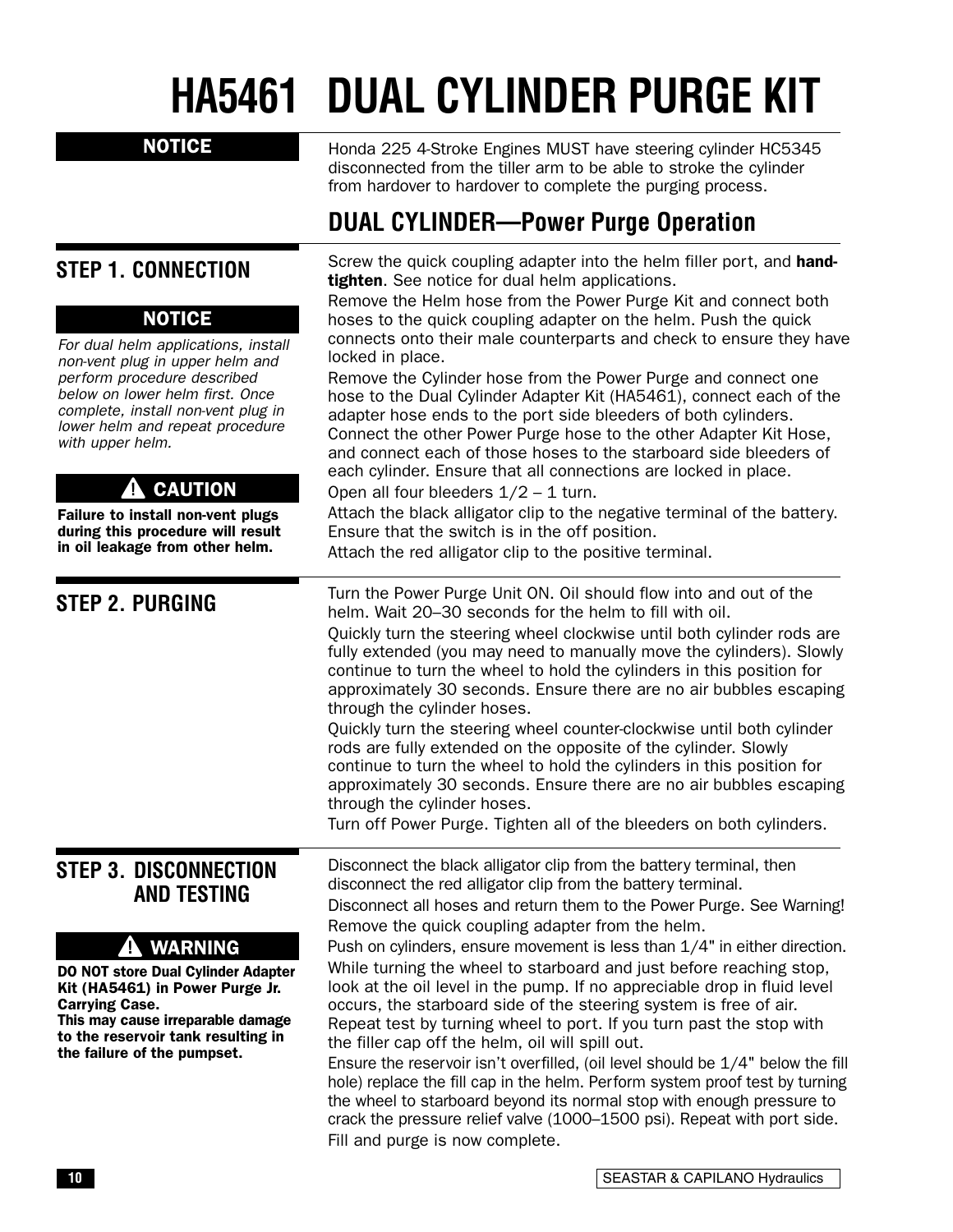## **HA5461** Dual Cylinder Purge Kit (SeaStar Systems **ONLY**)

### **SEASTAR/SEASTARPRO**

POWER PURGING SYSTEM



|                                |                              |                                  | ITEM PART# QTY DESCRIPTION                                                 |  |  | ITEM PART# QTY DESCRIPTION |
|--------------------------------|------------------------------|----------------------------------|----------------------------------------------------------------------------|--|--|----------------------------|
| $\overline{2}$<br>$\mathbf{3}$ | 800113<br>800118<br>470714 1 | $\overline{4}$<br>$\overline{4}$ | Fitting, QD 1/4" Barb-series 21<br>Hose O clamp, 1/2"<br>Decal (Not Shown) |  |  |                            |
|                                |                              |                                  |                                                                            |  |  |                            |

Automatic & Power Purging Systems **11**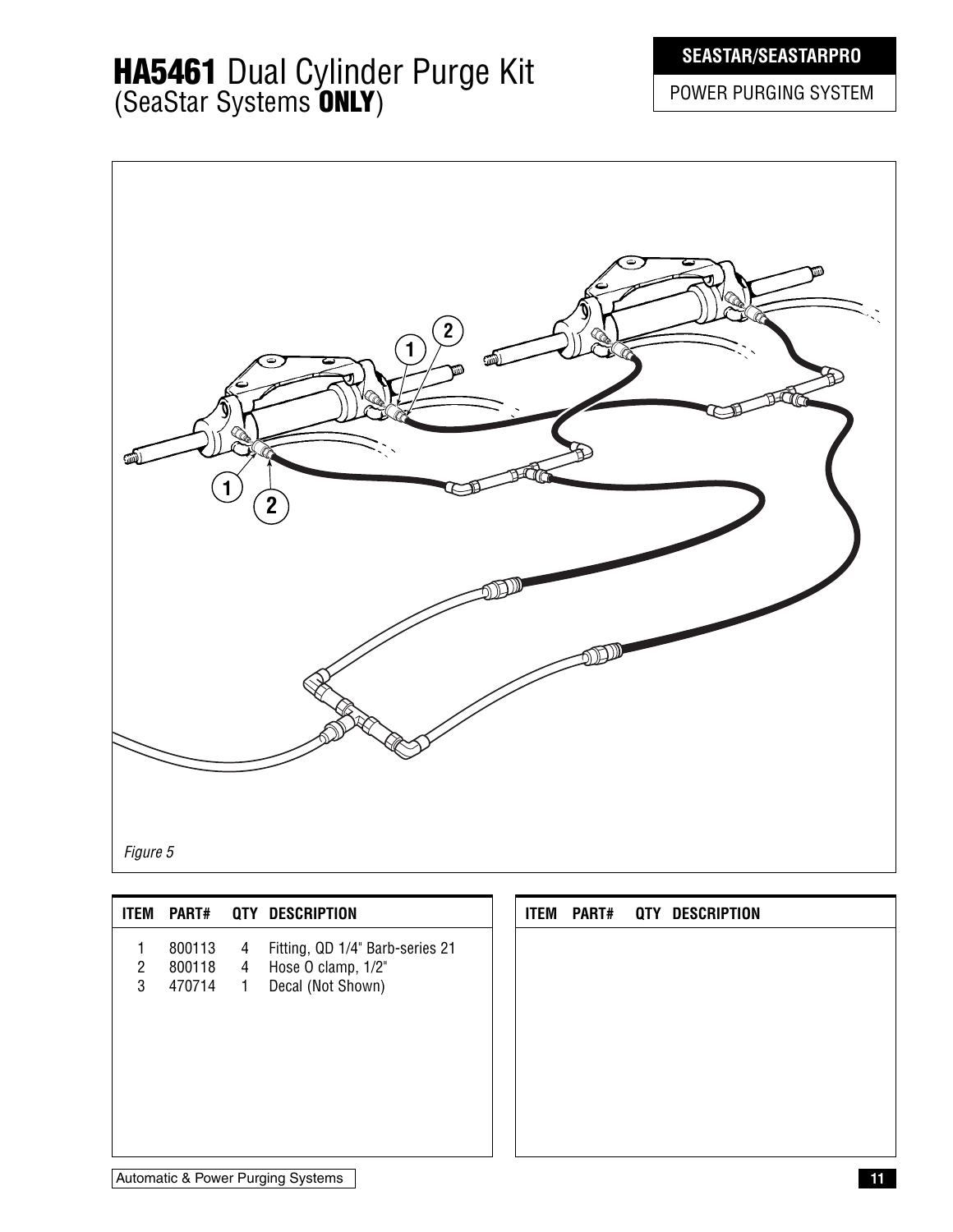# **MAINTENANCE**

Inspection (should be performed every 3-6 months)

- Inspect tank and fittings for oil leakage or damage. Replace damaged or leaking fittings or tank.
- Inspect hose and grommets for signs of wear or damage. Replace damaged grommets and hose.
- Inspect all electrical connections to ensure wires are secure and do not show signs of abrasion or chaffing. Replace or repair if outer jacket is damaged.
- Special Note "Model HA5447 Power purge Unit" Replace Oil filter with Gresen K-22001, 10 micron or equivalent every 3 months if pump is used more than 5 times per day. If the Power Purge is used less frequently (3 times or less) change the filter every 6 months.

# **REPLACEMENT PARTS**



| <b>ITEM</b> | <b>PART#</b> | QTY DESCRIPTION                 | <b>ITEM</b> | <b>PART#</b> | QTY DESCRIPTION                  |
|-------------|--------------|---------------------------------|-------------|--------------|----------------------------------|
|             | 800113       | Fitting, QD 1/4" Barb-series 21 |             | 800150       | Fitting, 116A Elbow 1/8" NPT M-F |
|             | 800118       | Hose O clamp, 1/2"              |             | 930621       | Fitting, 1/4" Barb x 1/8" NPT    |
|             | 800126       | Hose, Twin 1/4" ID, 8ft. Length |             | 980427       | Fitting, Tee 1/8" NPT            |
|             |              |                                 |             |              |                                  |

#### **WARNING**

Failure to comply with maintenance checks may result in loss of steering, causing property damage and/or personal injury.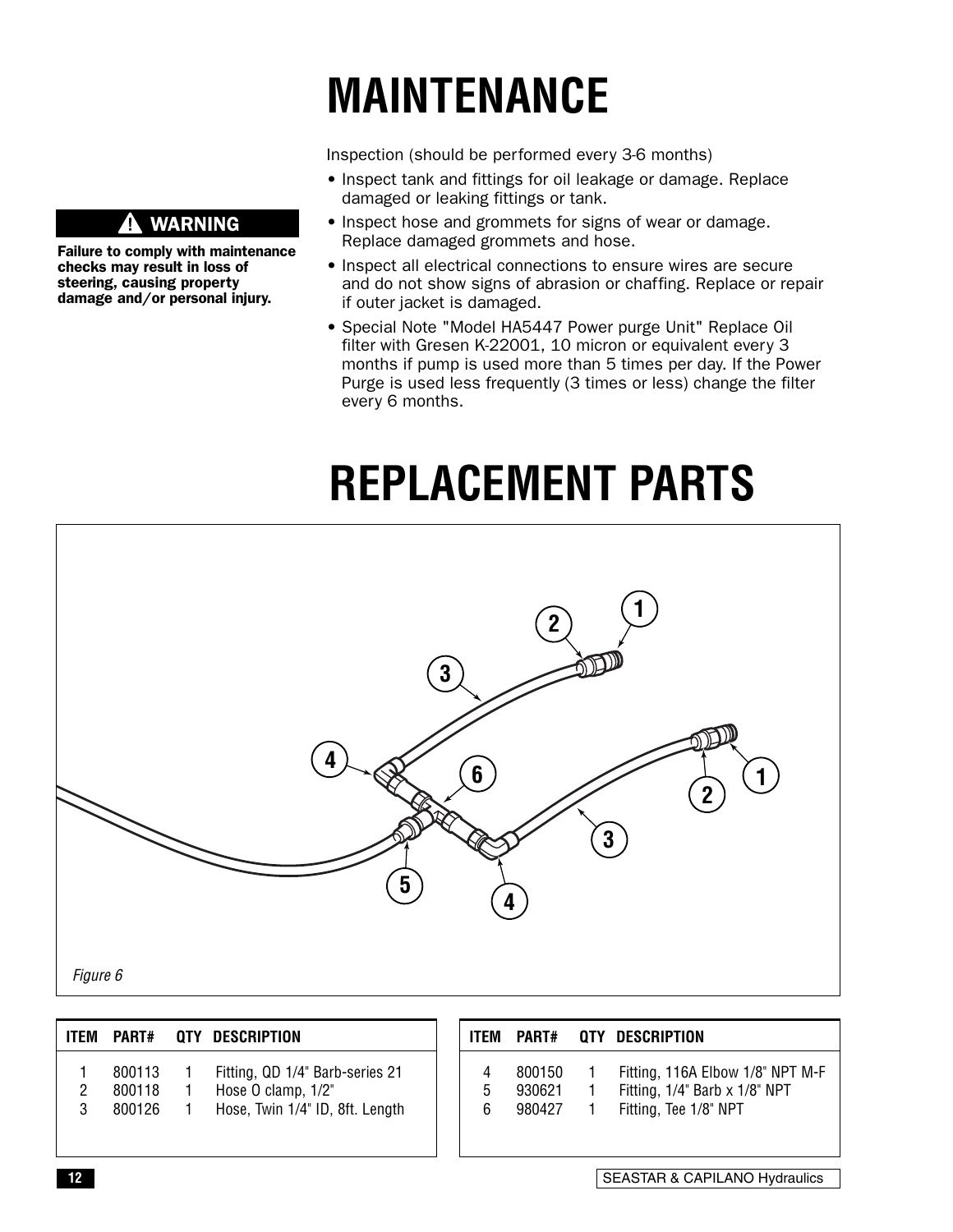# **Statement of Limited Warranty**

We warrant to the original retail purchaser that Teleflex Canada Limited Partnership products have been manufactured free from defects in materials and workmanship. This warranty is effective for two years from date of purchase, excepting that where Teleflex **Canada Limited Partnership** products are used commercially or in any rental or income producing activity, then this warranty is limited to one year from the date of purchase.

We will provide replacement product without charge, for any Teleflex Canada Limited Partnership product meeting this warranty, which is returned (freight prepaid) within the warranty period to the dealer from whom such product were purchased, or to us at the appropriate address. In such a case Teleflex Canada Limited Partnership products found to be defective and covered by this warranty, will be replaced at Teleflex's option, and returned to the customer.

The above quoted statement is an extract from the complete **Teleflex Canada Limited Partnership** products warranty statement. A complete warranty policy is available in our Teleflex Canada Limited Partnership products catalogue.

# **Return Goods Procedure**

Prior to returning product to Teleflex Canada Limited Partnership under warranty, please obtain a Return Goods Authorization number (claim number).

Be sure to label the goods with: a) the name and address of the sender, and

b) the return goods authorization number (claim number)

Please address the returned goods as follows:

#### From U.S.A.

RGA # ? Teleflex Canada c/o Panalpina #8 – 14th Street Blaine, WA 98230

#### From Canada

RGA # ? Teleflex Canada 3831 No.6 Road Richmond, B.C. Canada V6V 1P6